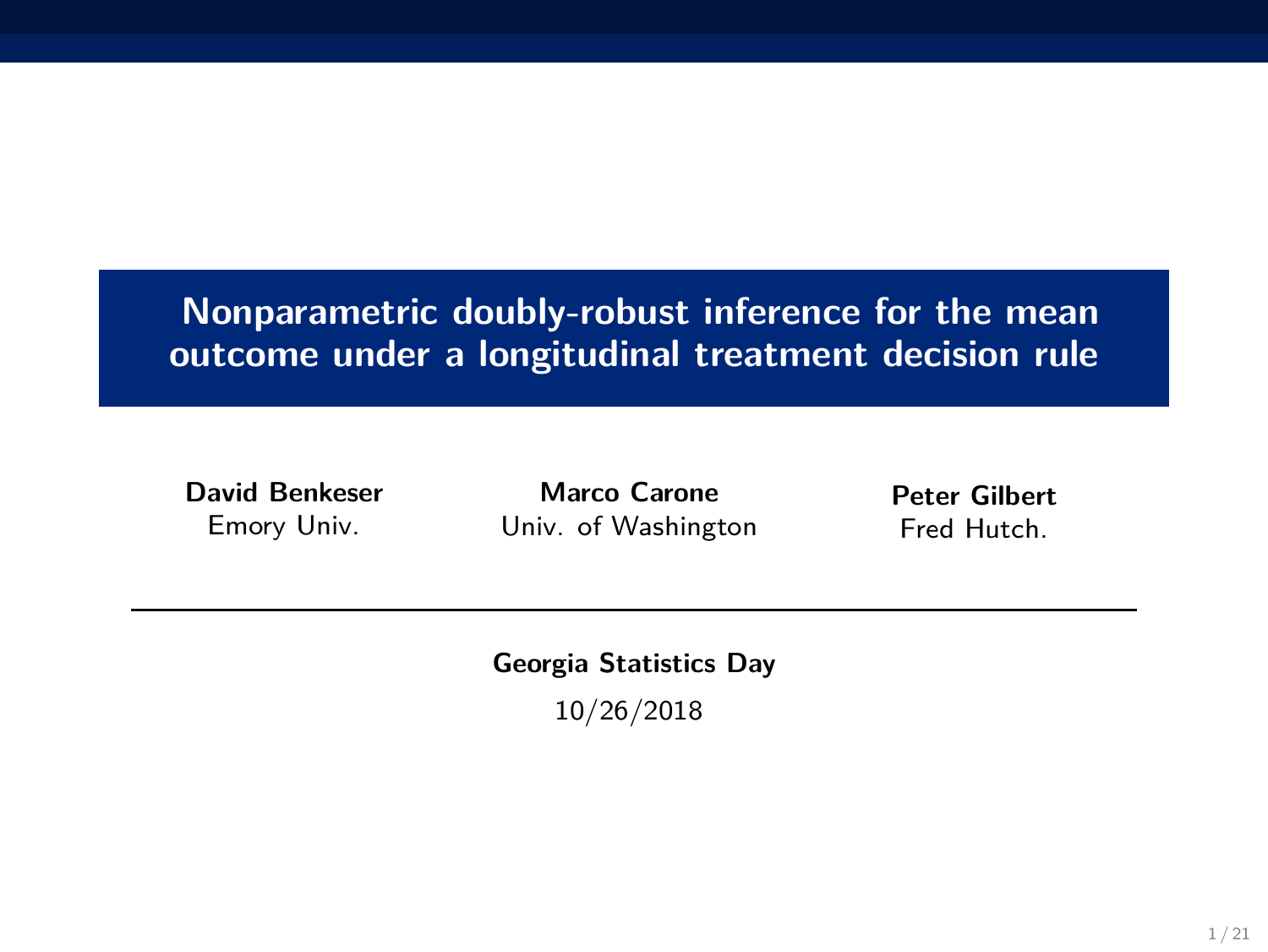In many clinical contexts, the treatment of interest is administered in phases over time.

- antihypertensive drug therapy administered daily;
- biphosphonate drug therapy administered weekly:
- $\blacksquare$  injection of antiretroviral suspension administered every month;
- $\blacksquare$  immunosuppressant infusion therapy administered every two months.

The observed data are often of the form



where we have defined components

- $L_k$  = covariates recorded at time *k*;
- $A_k$  = treatment assignment at time *k*;
	- $Y =$  outcome recorded at the end of the study.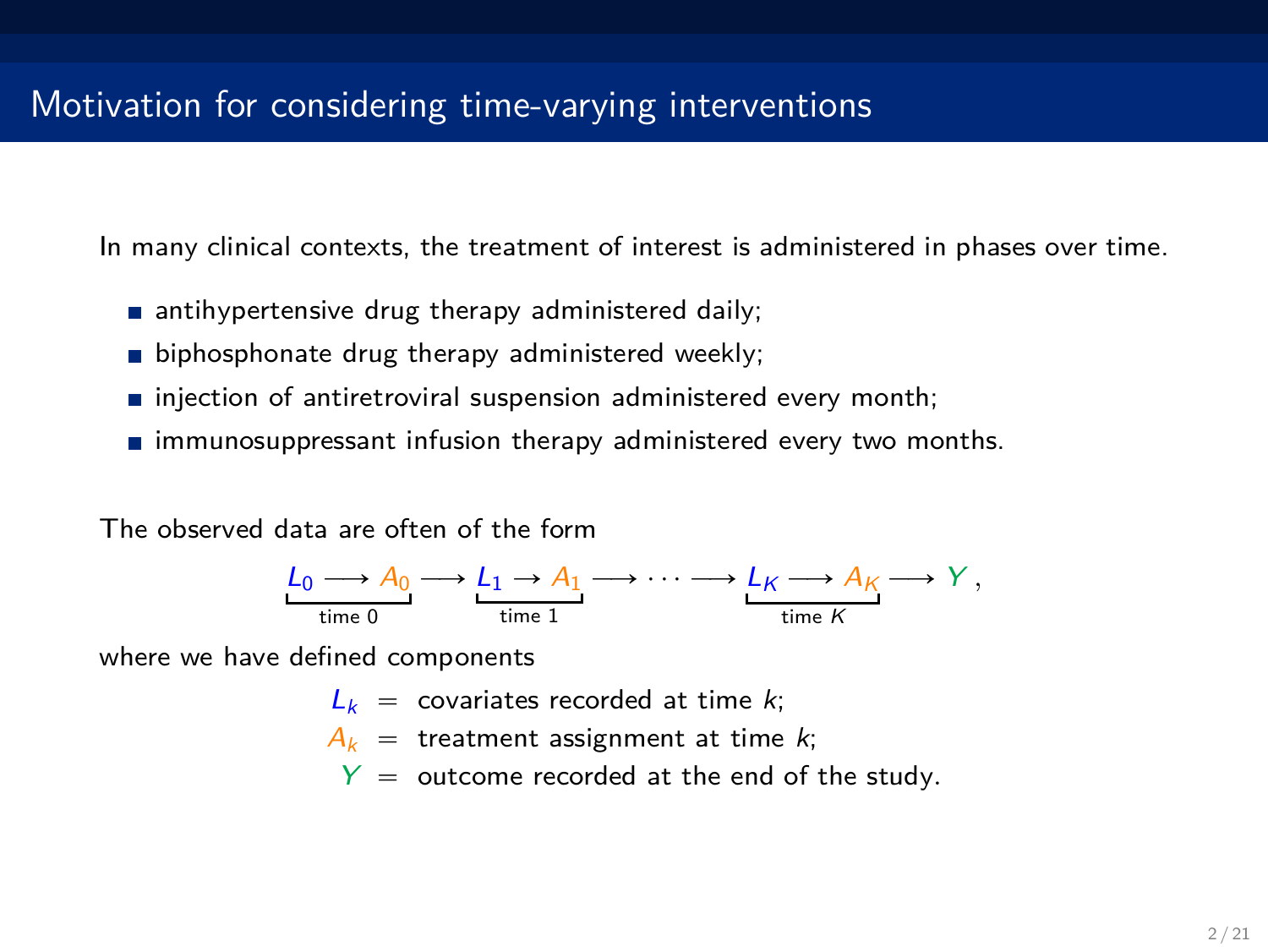We can consider the counterfactual outcome  $Y(a_0, a_1, \ldots, a_k)$  defined by enforcing treatment assignment  $(A_0, A_1, \ldots, A_k) = (a_0, a_1, \ldots, a_k)$ .

This allows to define causal contrasts that address the scientific question of interest.

(Chapters 24-26 of van der Laan & Rose, 2011; Chapter 4 of of van der Laan & Rose, 2018; Chapter 19 of Hernán & Robins, 2018)

### **Weekly alendronate therapy for osteoporosis and one-year incidence of hip fracture:**

- $L_k$  = covariates recorded at week *k* (e.g., sex, age, dexascan values, thyroid hormone levels, side effects, fracture status);  $A_k$  = indicator that alendronate was taken at week *k*;
	- $Y =$  indicator that hip fracture occurred within one year.

We may be interested in the average effect

```
E[Y(1, 1, \ldots, 1)] - E[Y(0, 0, \ldots, 0)]
```
of year-long weekly alendronate therapy on one-year risk of hip fracture versus no alendronate therapy, or other contrasts defined by values of  $(a_0, a_1, \ldots, a_{52})$ .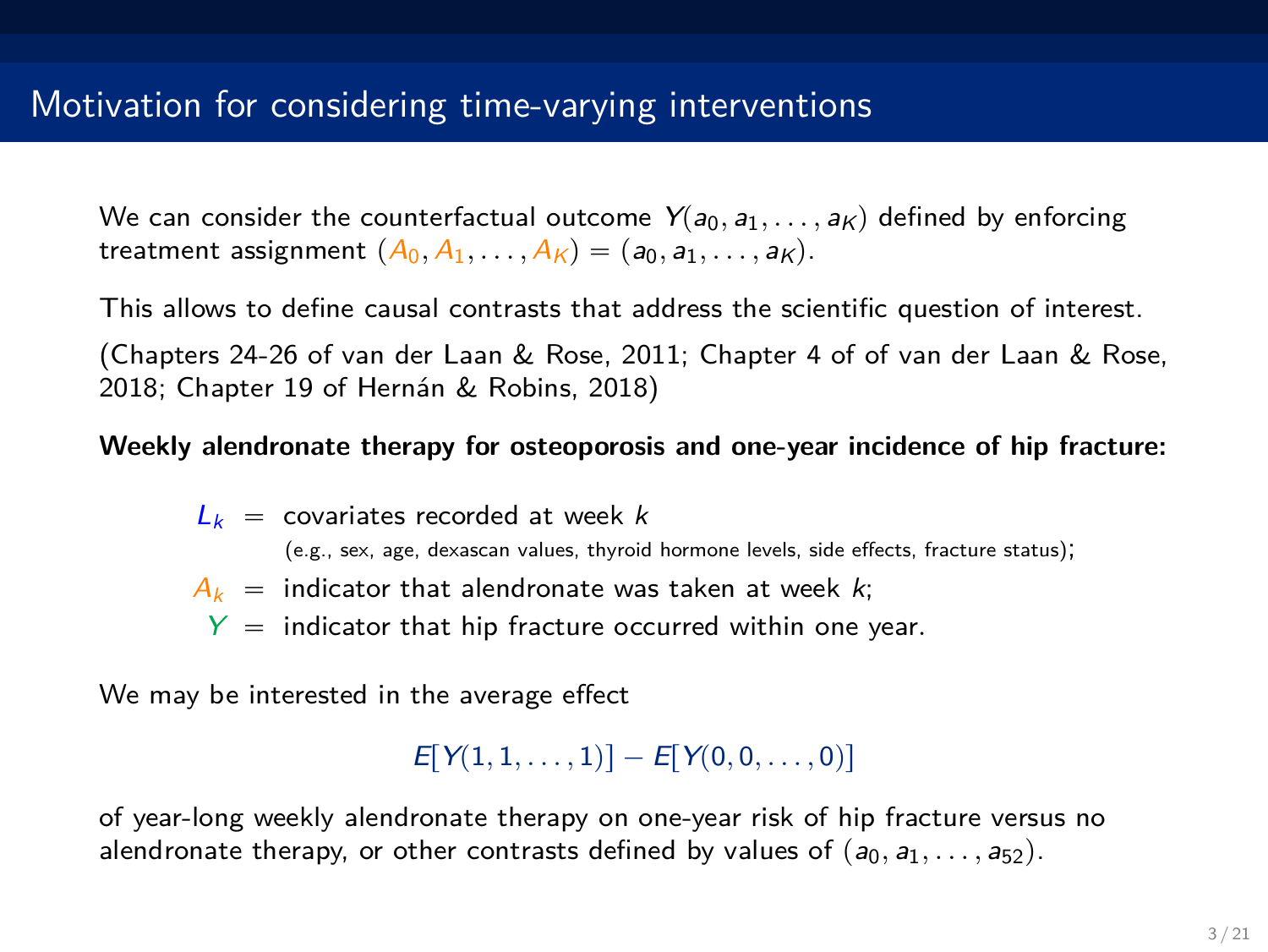Even when the treatment is administered at a single time-point, it is often the case that the data are incompletely recorded in the follow-up period.

- missing data: patient did not show up to a scheduled clinic visit:
- **If**  $\cos$  to follow-up: patient moved out of the country and dropped out of the study.

It would be natural then to consider a counterfactual outcome defined by enforcing

- $\blacksquare$  the administration of a particular treatment (baseline only or time-varying);
- **2** complete follow-up and complete recording of data (time-varying).

What would the outcome have been had:

- $>$  the patient taken an experimental treatment regime, the follow-up been complete, and all data been completely recorded?
- $>$  the patient taken a control treatment regime, the follow-up been complete, and all data been completely recorded?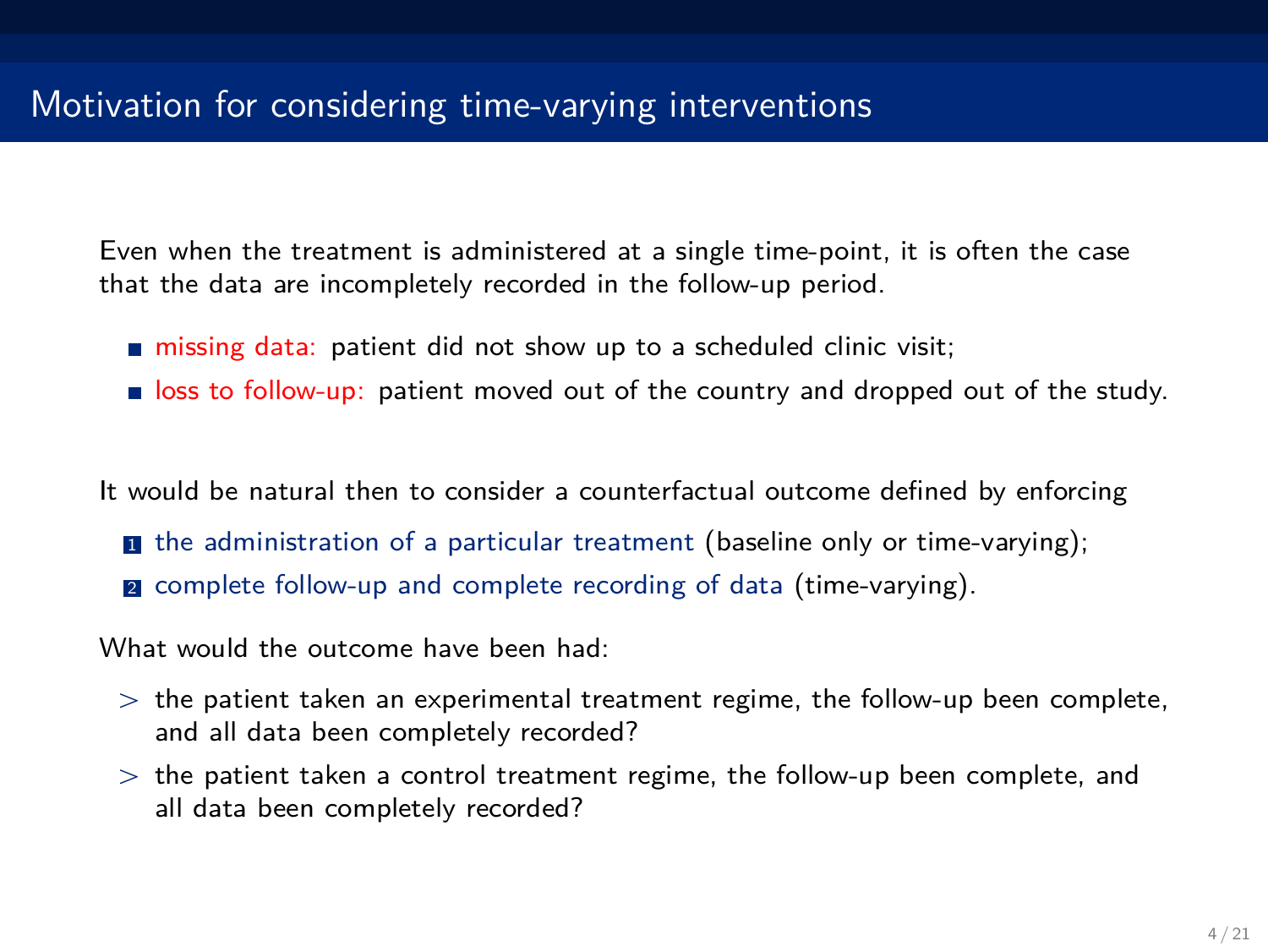For example, if treatment is only administered at baseline, we could set:

- $L_k$  = covariates recorded at time *k*;
- $A_0$  = treatment assignment at time 0 (i.e., at baseline);
- $A_k$  = indicator that, at time *k*, patient has not vet been lost to follow-up and all measurements on this patient are complete;
	- $Y =$  outcome recorded at the end of the study.

We might then be interested in

 $ATE = E[Y(1, 1, 1, \ldots, 1)] - E[Y(0, 1, 1, \ldots, 1)]$ .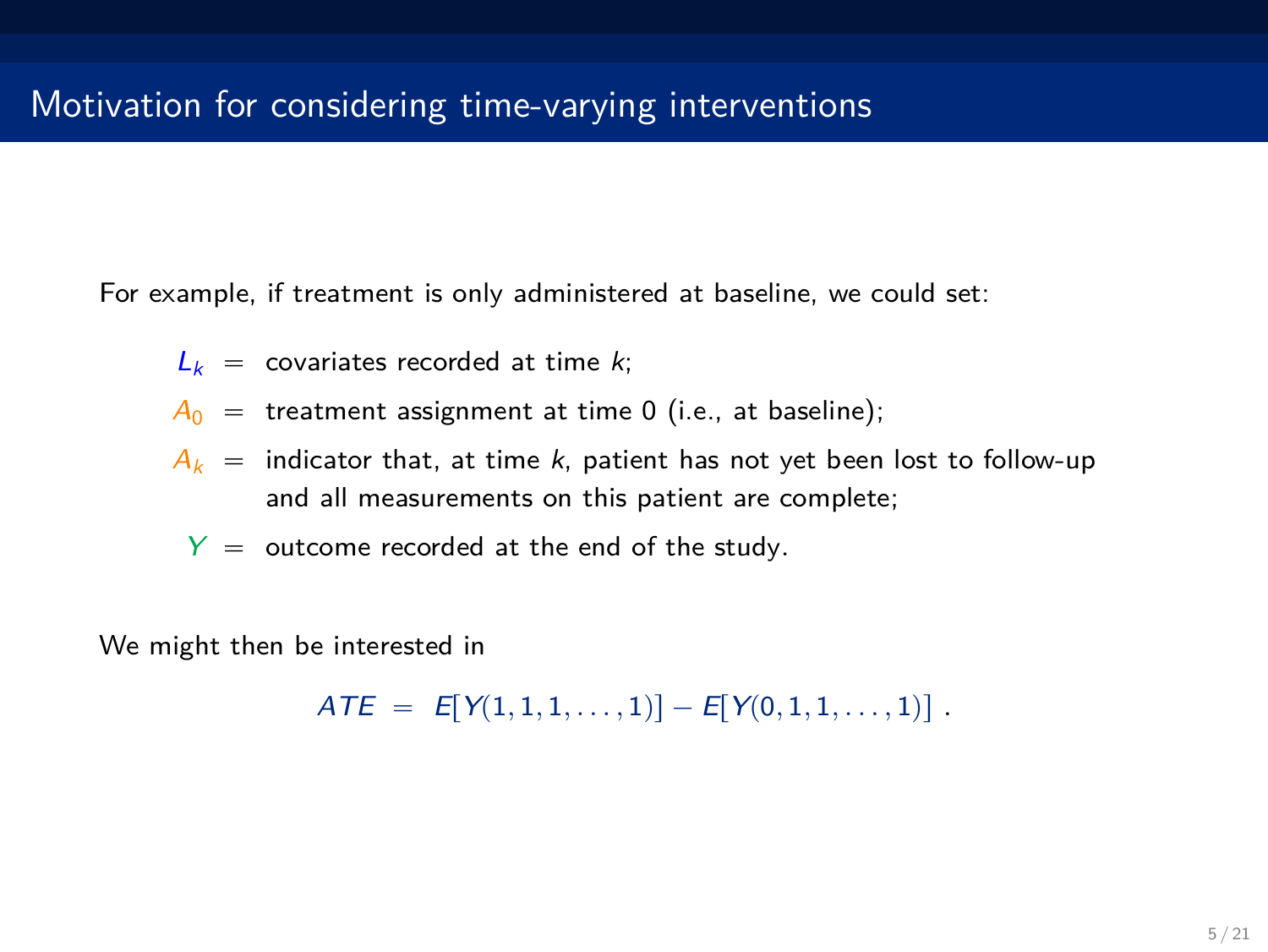If treatment is administered over time, we could instead set:

- $L_k$  = covariates recorded at time  $k$ ;
- $A_{k,1}$  = indicator that, at time *k*, patient has not yet been lost to follow-up and all measurements on this patient are complete;
- $A_{k,2}$  = indicator of treatment assignment at time *k*;

 $Y =$  outcome recorded at the end of the study.

and let 
$$
Y((a_{0,1}, a_{0,2}), (a_{1,1}, a_{1,2}), \ldots, (a_{K,1}, a_{K,2}))
$$
 be the counterfactual defined by  
\n
$$
(A_0, A_1, \ldots, A_K) = (a_0, a_1, \ldots, a_K),
$$

where we write  $A_k := (A_{k,1}, A_{k,2})$ .

We might then be interested in

 $E[Y((1,1), (1,1), \ldots, (1,1))] - E[Y((1,0), (1,0), \ldots, (1,0))]$ .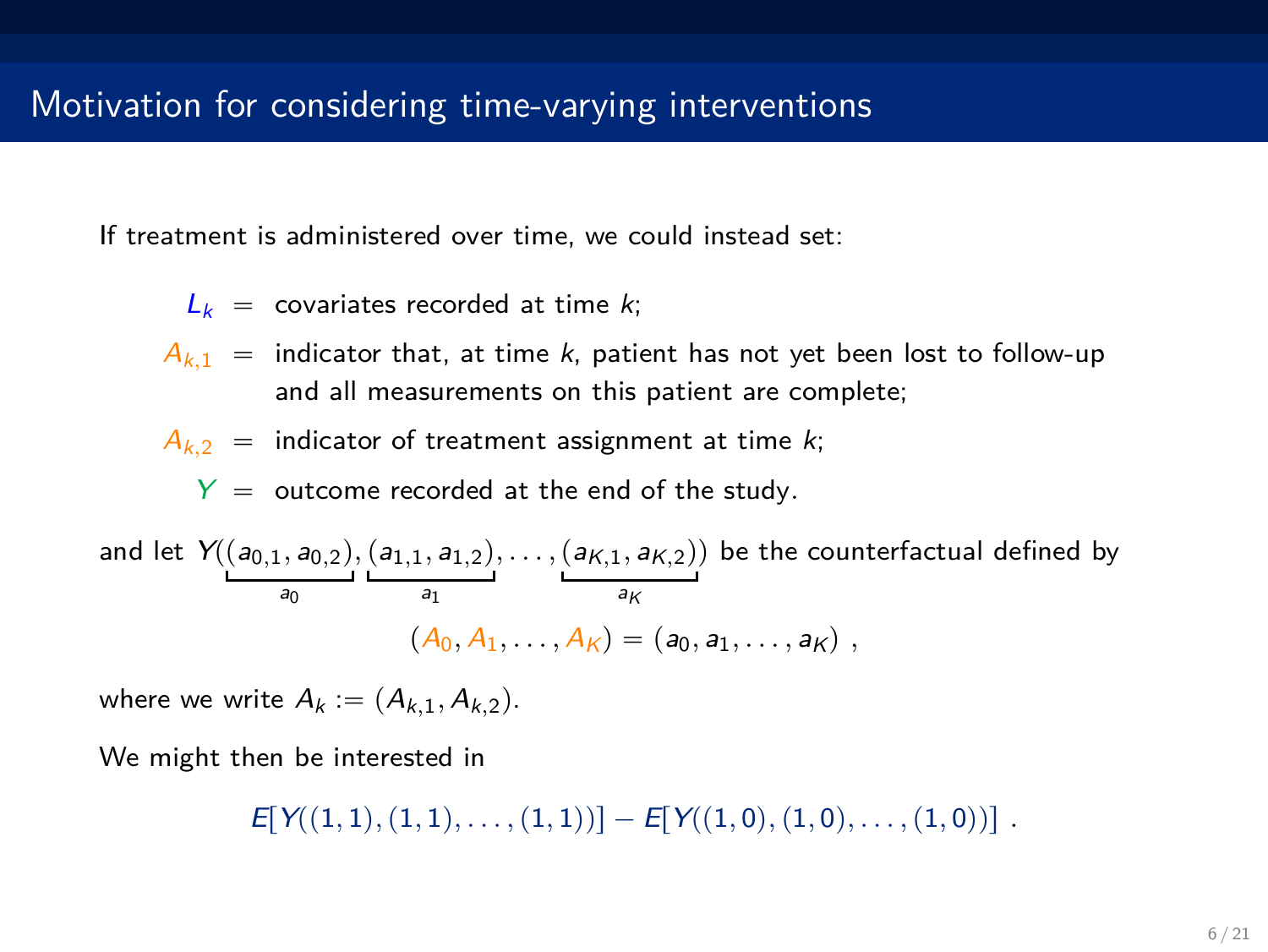Counterfactuals defined by fixed treatment profiles are often neither particularly clinically interesting nor supported by data.

Treatment decisions are usually dynamic and incorporate real-time patient information.

**Example:** mercaptopurine in IBD patients

- static intervention: 'always treat' versus 'never treat'
- $\blacksquare$  if patient develops signs of liver damage, therapy is usually stopped
- **I** liver function is a time-varying confounder between treatment status and survival
- $\blacksquare$  if poor liver function is a contraindication for therapy, it may not be possible to observe treatment adherence among patients with recent liver failure
- static intervention is unrealistic and not identifiable
- dynamic intervention: 'treat while liver function permits it' versus 'never treat'

$$
d(t) = \begin{cases} 1 & \text{: if recent liver function is adequate} \\ 0 & \text{: otherwise} \end{cases}
$$

*.*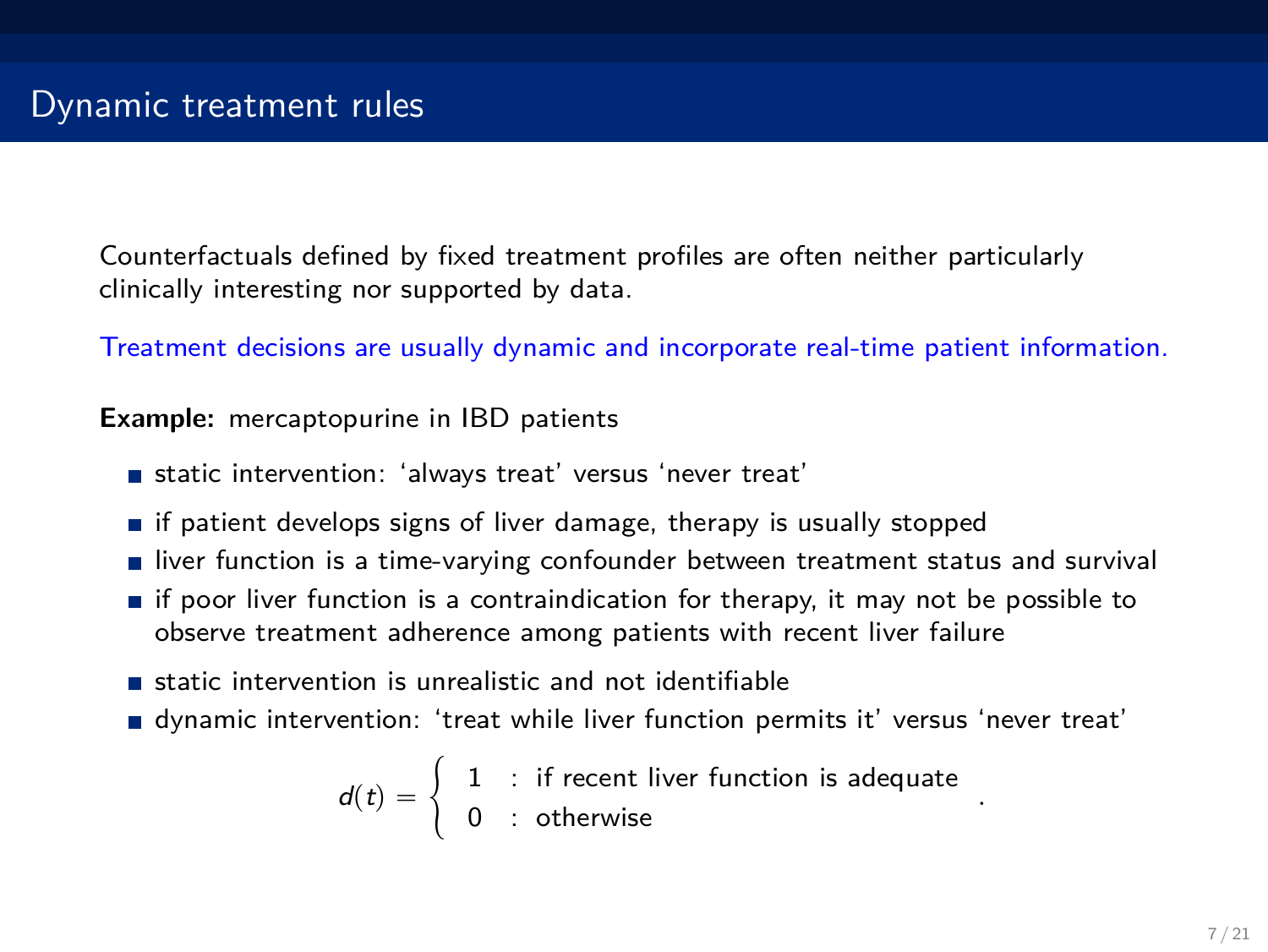Counterfactuals can be naturally defined in terms of **dynamic treatment rules encoding treatment decisions that possibly depend on current and past patient info**.

In the mercaptopurine example, we may want to learn about the average effect

 $ATE(d, d_0) := E[Y(d)] - E[Y(d_0)]$ 

of rule *d* enforcing treatment whenever liver function permits it and rule  $d_0$  enforcing no mercaptopurine use.

Our goal is to contrast the mean outcome under various sequences of interventions occurring over time. To simplify notation, we focus on static treatment profile  $p(a_0, a_1, \ldots, a_K) = (1, 1, \ldots, 1)$ , but methods easily extend to dynamic treatment rules.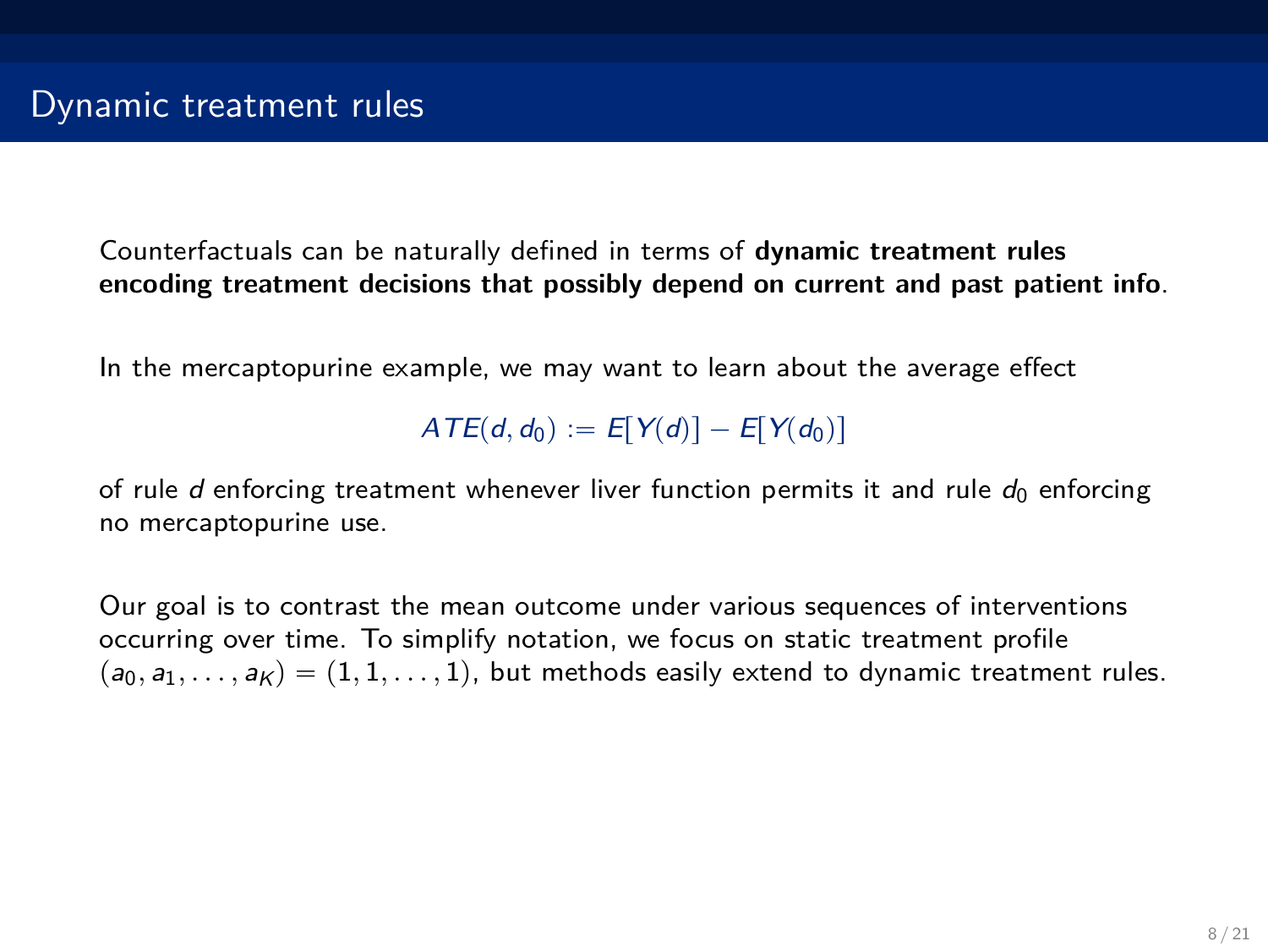Our goal is to contrast the mean outcome under various sequences of interventions occurring over time. To simplify notation, we focus on static treatment profile  $p(a_0, a_1, \ldots, a_K) = (1, 1, \ldots, 1)$ , but methods easily extend to dynamic treatment rules.

## **(Sequentially) randomized trial**

We can imagine conducting a trial in which, at each of these time-points, individuals are randomized to one of the possible interventions.

In this case, at each time-point, the intervention assignment is independent of the possible counterfactual outcomes.

 $Y(1, 1, \ldots, 1) \perp A_0$ ,  $Y(1, 1, \ldots, 1) \perp A_1$ ,  $\ldots$ ,  $Y(1, 1, \ldots, 1) \perp A_K$ .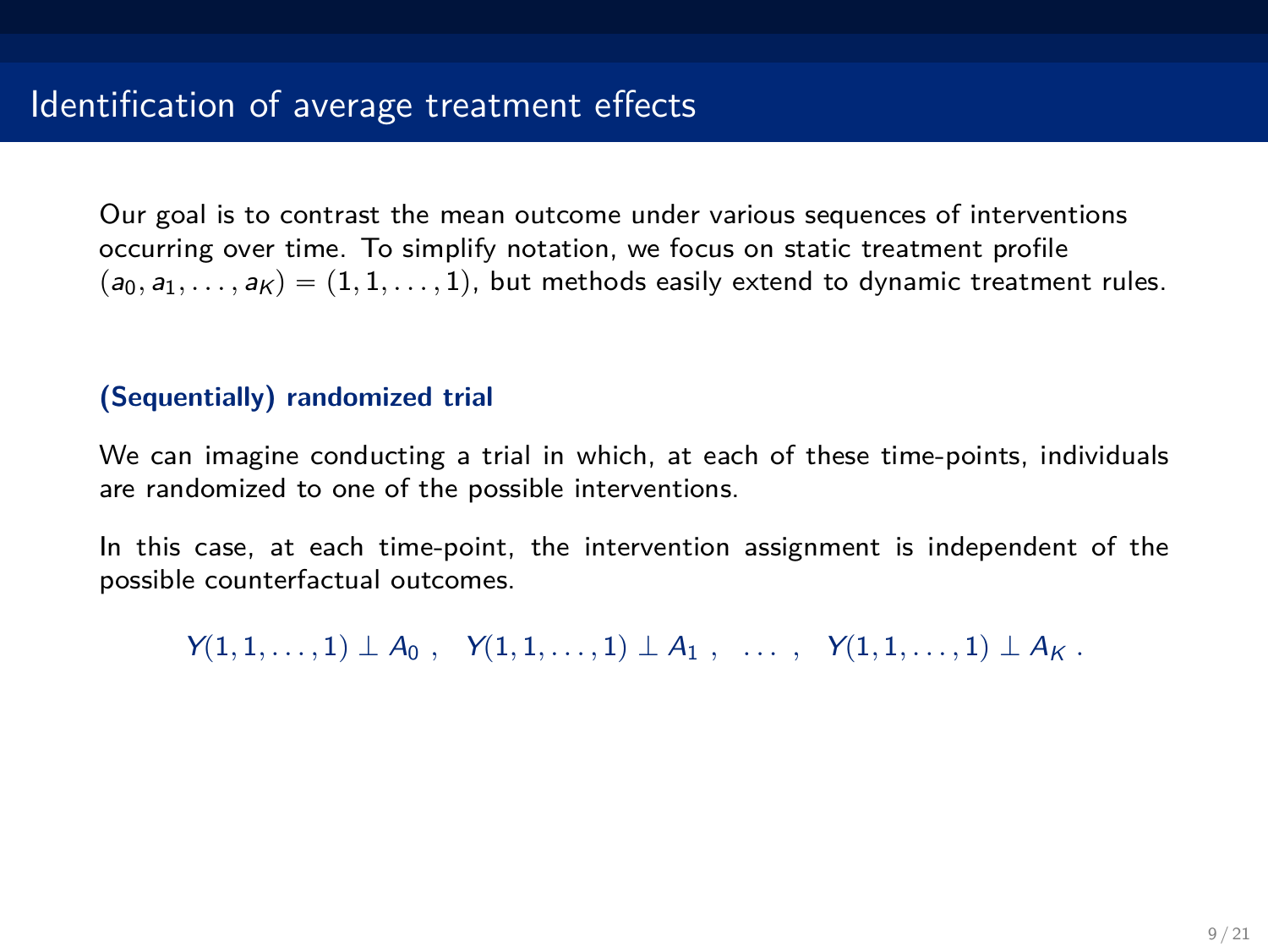Our goal is to contrast the mean outcome under various sequences of interventions occurring over time. To simplify notation, we focus on static treatment profile  $p(a_0, a_1, \ldots, a_K) = (1, 1, \ldots, 1)$ , but methods easily extend to dynamic treatment rules.

### **Observational study**

In an observational study, there are often factors that influence both the intervention assignment mechanisms and the counterfactual outcome distribution.

Examples of time-varying confounding:

- **a** patient may discontinue chemotherapy because they have ceased to respond, which may itself be a marker of disease progression;
- **a** a patient may have ceased smoking because they developed respiratory symptoms, which may be a sign of lung cancer.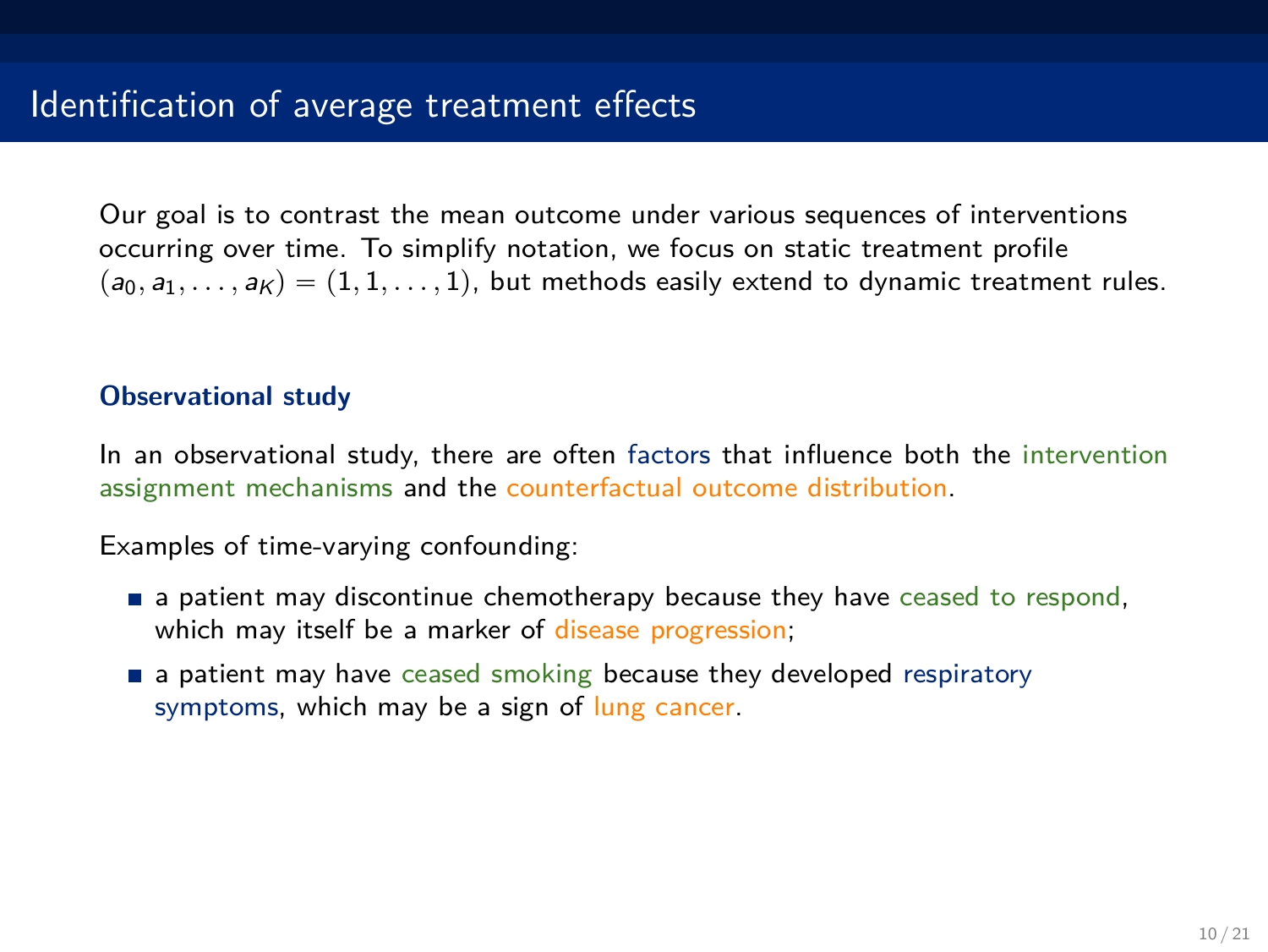Our goal is to contrast the mean outcome under various sequences of interventions occurring over time. To simplify notation, we focus on static treatment profile  $(p_0, a_1, \ldots, a_K) = (1, 1, \ldots, 1)$ , but methods easily extend to dynamic treatment rules.

#### **Observational study**

The vector of time-varying covariates  $(L_0, L_1, \ldots, L_k)$  can be used to deconfound the relationship between *Y* and  $(A_0, A_1, \ldots, A_k)$  provided

$$
Y(1,1,\ldots,1) \perp A_0 \mid L_0, \quad Y(1,1,\ldots,1) \perp A_1 \mid \overline{L}_1, A_0 = 1, \quad \ldots
$$

$$
Y(1,1,\ldots,1) \perp A_K \mid \overline{L}_K, \overline{A}_{K-1} = 1_K,
$$

where the symbol  $1_j$  is used to denote a vector  $(1, 1, \ldots, 1)$  of length *j*.

In other words, at each time-point, intervention assignment is randomized *within each stratum* defined by recorded patient history up to that point, among patients who have received the intervention of interest so far.

This is referred to as the **sequential randomization** (or **exchangeability**) **condition**.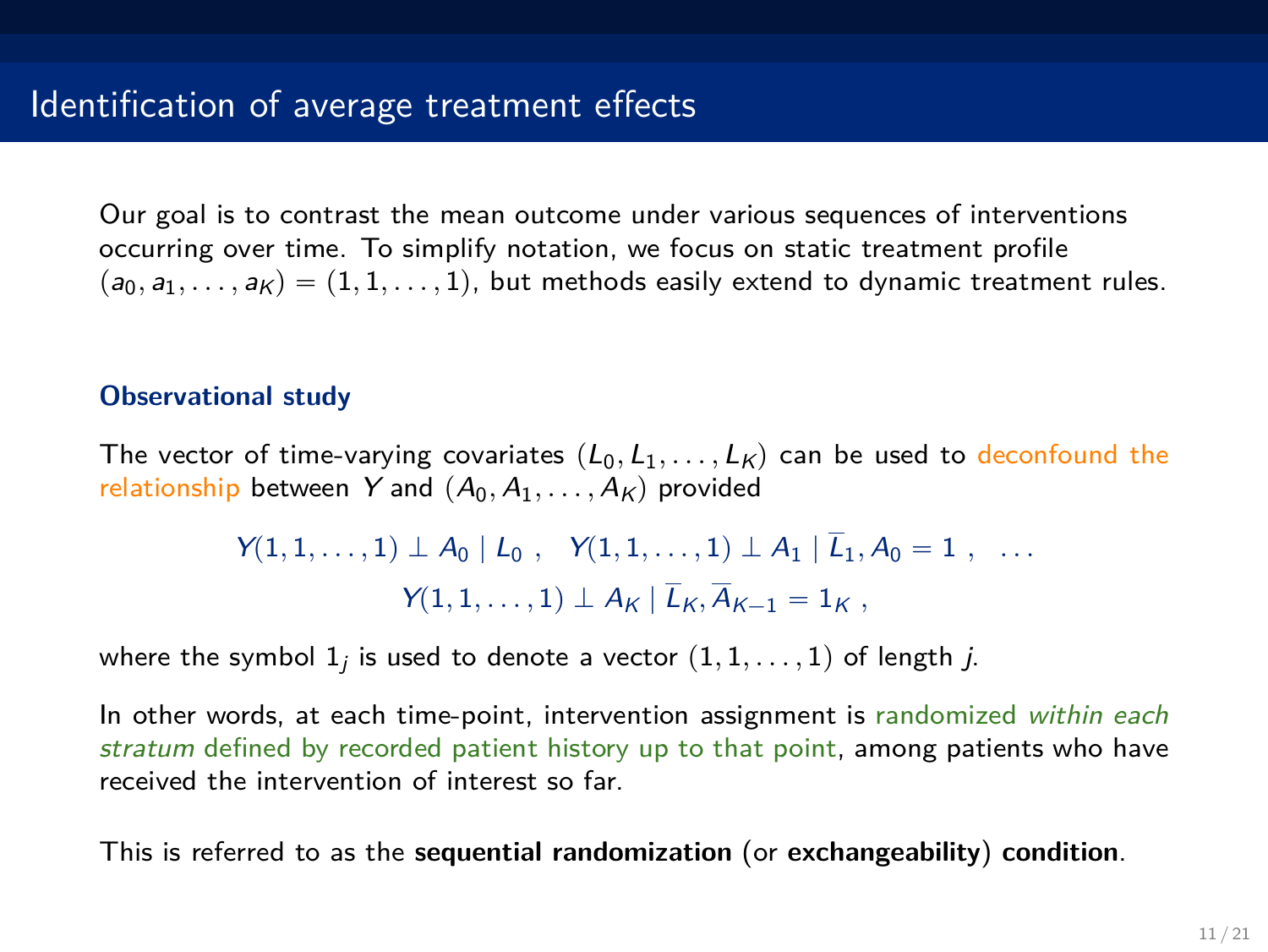Our goal is to infer what the mean outcome would be in the target population under the multi time-point intervention of interest.

We must be able to observe the intervention of interest for each different "type" of individual (as defined by recorded covariates) from this population:

\n- \n
$$
g_0(\ell_0) = P(A_0 = 1 \mid L_0 = \ell_0) > 0 \text{ for each possible } \ell_0;
$$
\n
\n- \n
$$
g_1(\ell_1) = P(A_1 = 1 \mid \overline{L}_1 = \overline{\ell}_1, A_0 = 1) > 0 \text{ for each possible } \overline{\ell}_1;
$$
\n
\n- \n
$$
\ldots
$$
\n
\n

$$
\blacksquare \ g_K(\ell_K) = P(A_K = 1 \mid \overline{L}_K = \overline{\ell}_K, \overline{A}_K = 1_K) > 0 \text{ for each possible } \overline{\ell}_K.
$$

This is referred to as the **positivity condition**.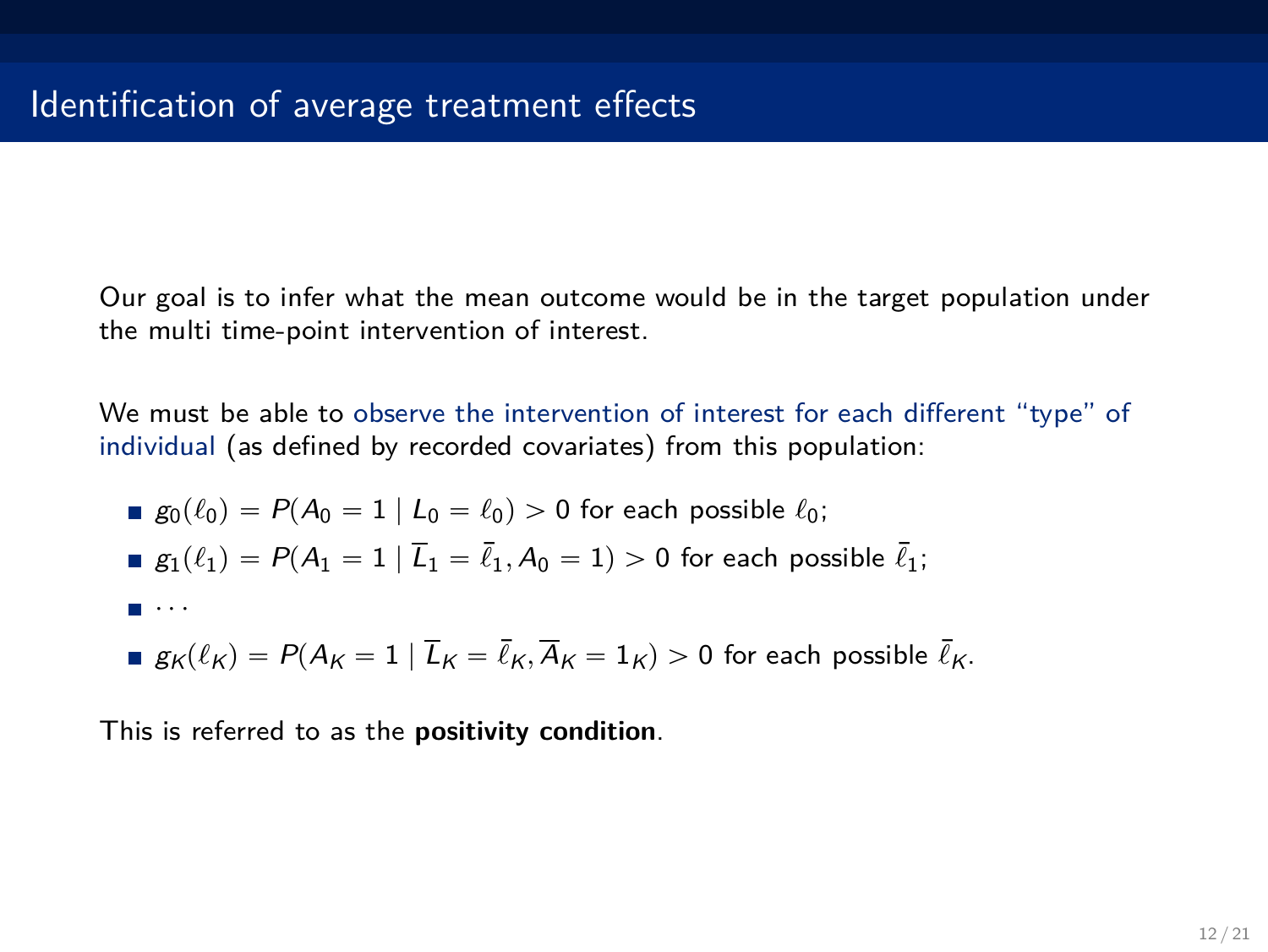Under these conditions, the mean counterfactual  $E[Y(1,1,\ldots,1)]$  equals the multi time-point **G-computation formula** (Robins, 1986).



where, for any *k*, we write  $\overline{A}_k := (A_0, A_1, \ldots, A_k)$  and  $\overline{L}_k := (L_0, L_1, \ldots, L_k)$ .

The (mathematically equivalent) **IPTW identification formula** is given by

$$
E[Y(1,1,\ldots,1)] = E\left[\left\{\frac{A_0A_1\ldots A_K}{\bar{g}_K(\bar{L}_K)}\right\}Y\right],
$$

where, for any  $k$ , we write  $\bar{\mathbf{g}}_k = \prod_{m=1}^k \mathbf{g}_m$ .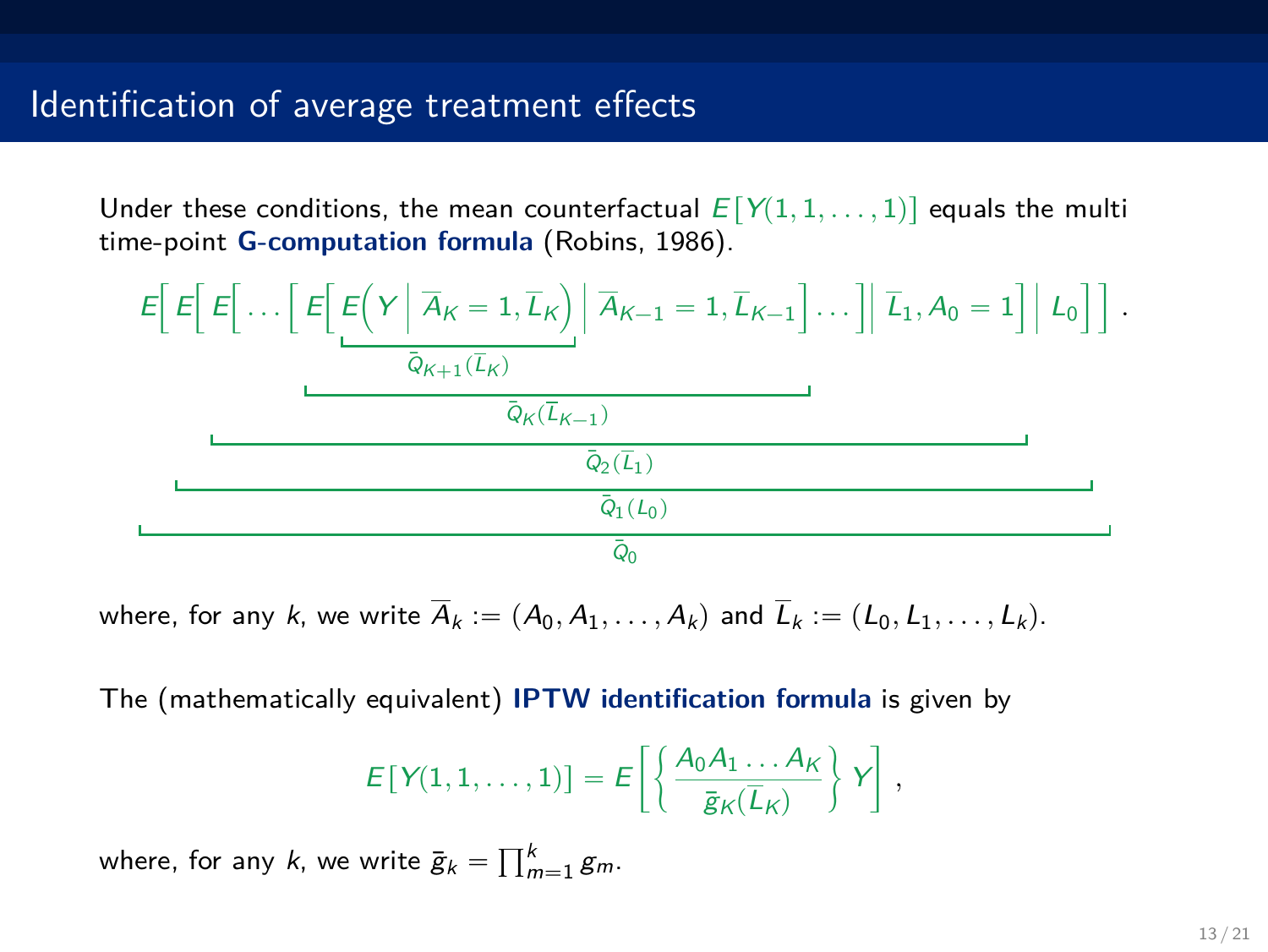The equivalence between the IPTW and G-computation identification formulas can be established through repeated uses of the law of total expectation.

$$
E\left[\left\{\frac{A_0A_1\ldots A_K}{g_0(L_0)g_1(\overline{L}_1)\ldots g_K(\overline{L}_K)}\right\}Y\right] = E\left[E\left[\left\{\frac{A_0A_1\ldots A_K}{g_0(L_0)g_1(\overline{L}_1)\ldots g_K(\overline{L}_K)}\right\}Y\right|\overline{L}_K,\overline{A}_K\right]\right]
$$
  
\n
$$
= E\left[\left\{\frac{A_0A_1\ldots A_K}{g_0(L_0)g_1(\overline{L}_1)\ldots g_K(\overline{L}_K)}\right\}\overline{Q}_{K+1}(\overline{L}_K)\right]
$$
  
\n
$$
= E\left[\left\{\frac{A_0A_1\ldots A_{K-1}}{g_0(L_0)g_1(\overline{L}_1)\ldots g_{K-1}(\overline{L}_{K-1})}\right\}\frac{\overline{Q}_{K+1}(\overline{L}_K)}{g_K(\overline{L}_K)}E\left(A_K | \overline{L}_K, \overline{A}_{K-1}\right)\right]
$$
  
\n
$$
= E\left[\left\{\frac{A_0A_1\ldots A_{K-1}}{g_0(L_0)g_1(\overline{L}_1)\ldots g_{K-1}(\overline{L}_{K-1})}\right\}E\left[\overline{Q}_{K+1}(\overline{L}_K) | \overline{L}_{K-1}, \overline{A}_{K-1} = 1_{K-1}\right]\right]
$$
  
\n
$$
= E\left[\left\{\frac{A_0A_1\ldots A_{K-1}}{g_0(L_0)g_1(\overline{L}_1)\ldots g_{K-1}(\overline{L}_{K-1})}\right\}\overline{Q}_K(\overline{L}_{K-1})\right] = \ldots
$$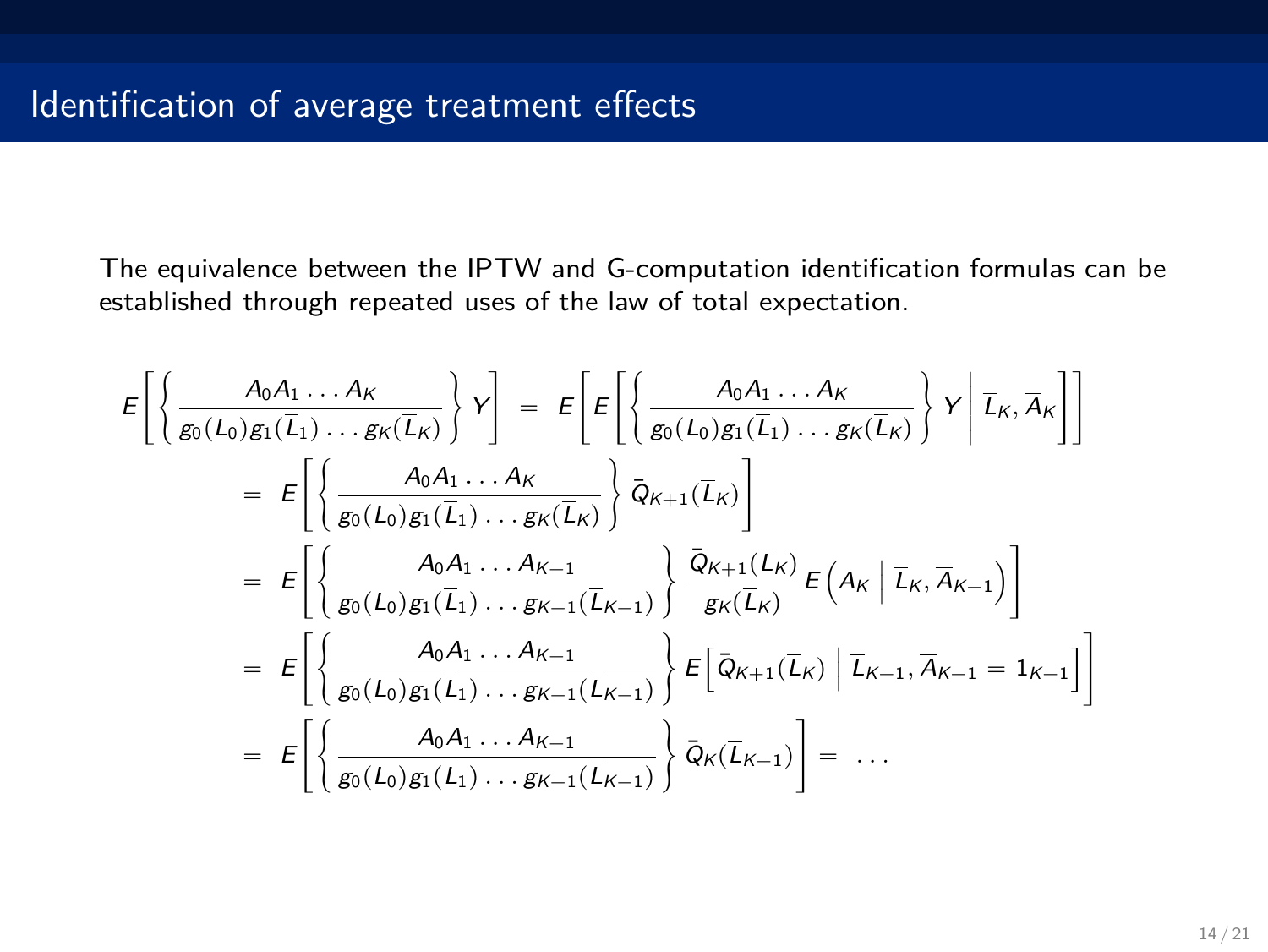The G-computation and IPTW formulas suggest natural estimation strategies.

- For G-computation, sequentially estimate outcome regressions.
- For IPTW, estimate propensity for treatment at each time.

There are also frameworks for combining the two approaches including

- **augmented inverse probability of treatment weighting (AIPTW)**
- **targeted minimum loss-based estimation (TMLE)**.

There are several benefits to considering these more complex frameworks.

- Nonparametric efficient estimation if **outcome regressions and propensity scores are both consistent** for their true respective counterparts.
- Consistent estimation if **either outcome regressions or propensity scores are consistent** for their true respective counterparts.
- The latter property is known as **double-robustness**.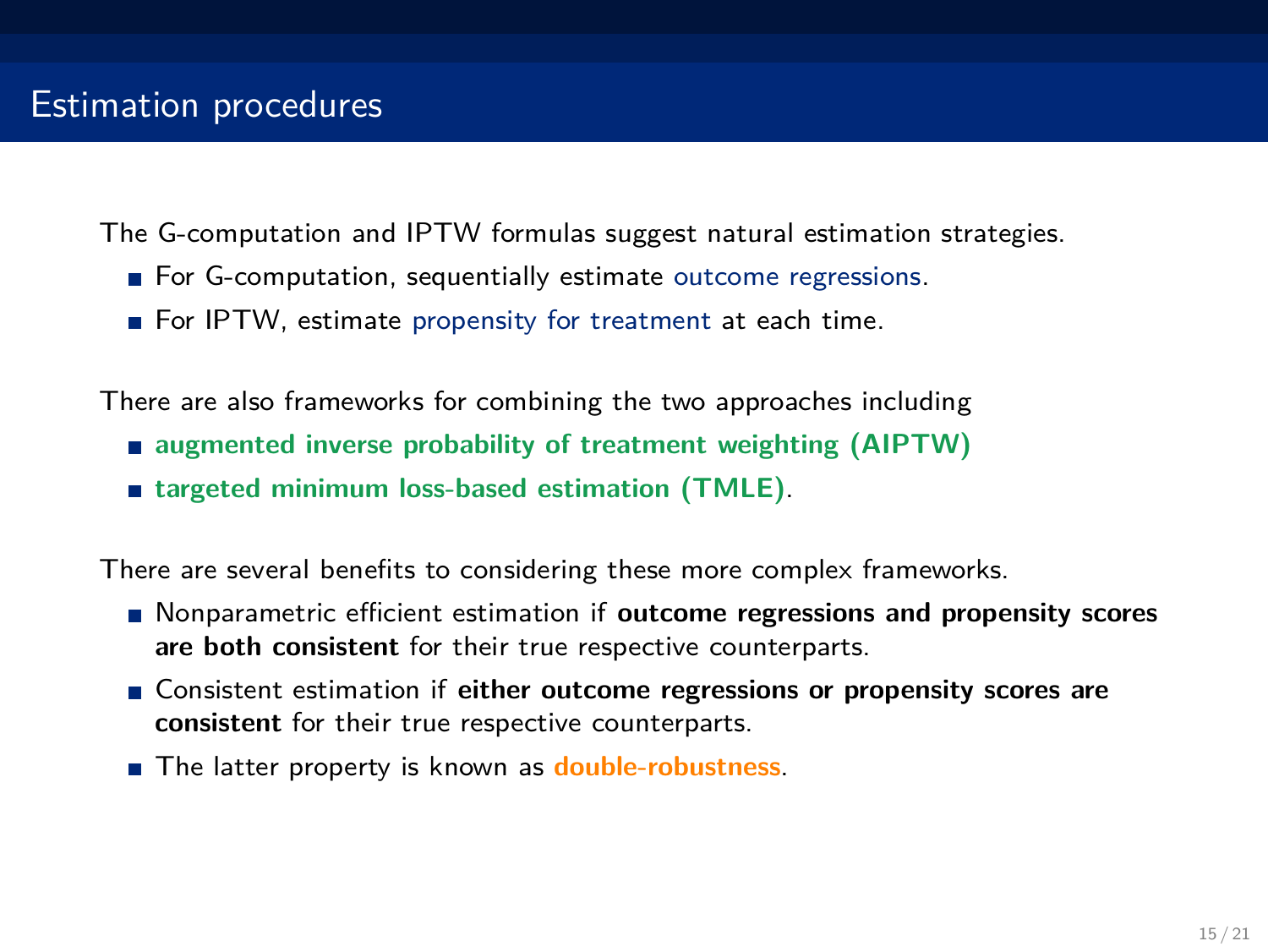**What about inference**? We would like to formally compare (e.g., test) differences in average outcomes under different treatment strategies.

If outcome regressions and propensity scores can be consistently estimated via parametric regressions, inference may be facilitated via the nonparametric bootstrap.

- In practice, correctly specifying a single parametric model is challenging.
- Here, we require at least *K* correct parametric regression models!

Modern statistical learning methods (e.g., machine learning) offer an alternative to classic parametric approaches.

- Better chance of getting either outcome regressions or propensity score correct.
- **BUT** inference is only valid if both are correct.
- When one is incorrect, naive confidence intervals have poor coverage.
- Nonparametric bootstrap is not generally valid when using these methods.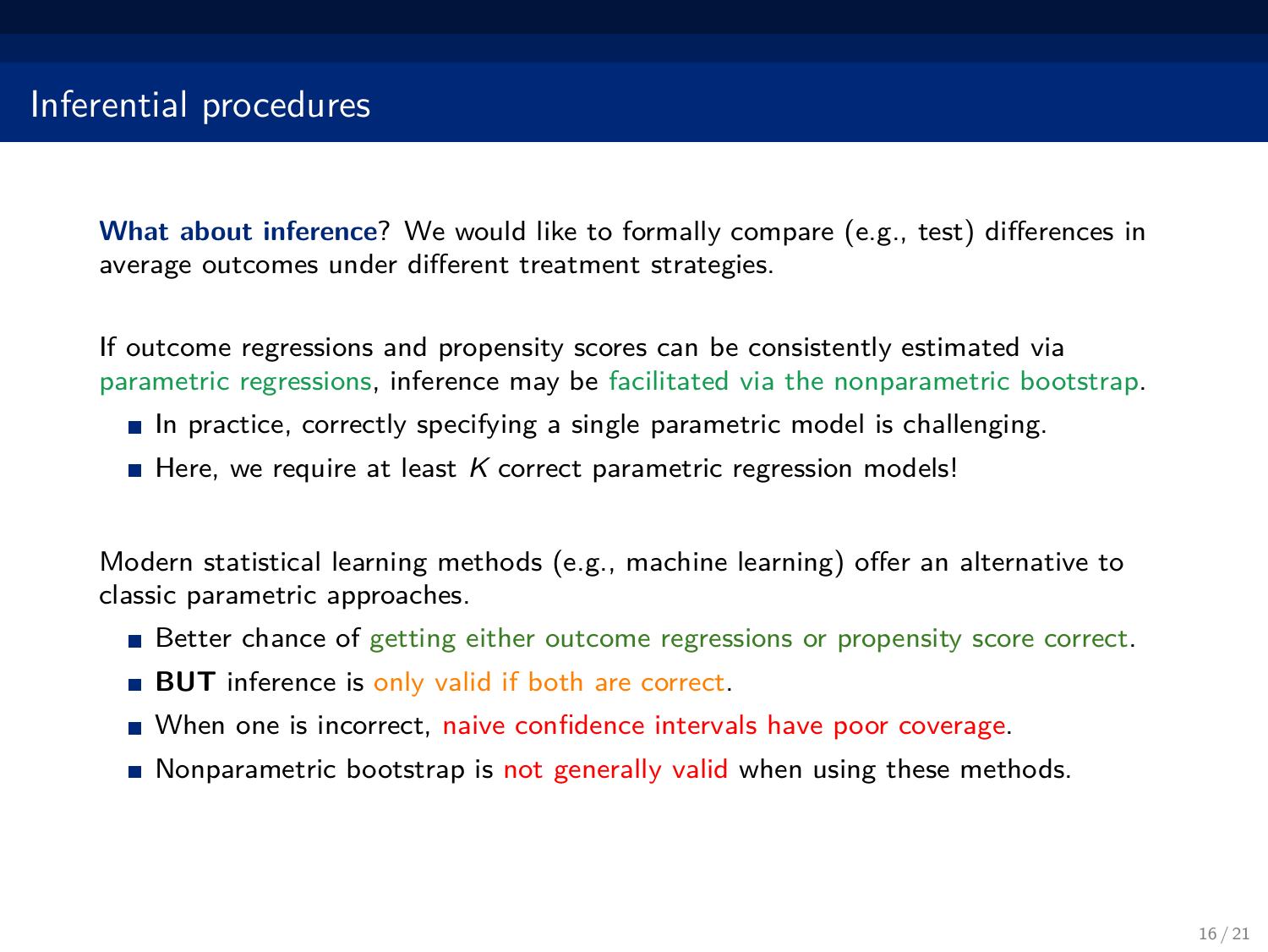#### **Why the poor performance of standard inference?**

- When one of the outcome regression or propensity score is inconsistent, the bias of the estimate of the counterfactual shrinks slower than  $n^{-1/2}$ .
- Standard Wald-style confidence intervals and hypothesis tests are based on standard error estimates that shrinks at rate  $n^{-1/2}$ ,

$$
\hat{\sigma} = \frac{\widehat{\text{Var}}\{\widehat{E}[\text{Y}(1,\ldots,1)]\}}{n^{1/2}}
$$

*.*

Intervals shrink with  $n^{-1/2}$ , but center around the truth at a slower rate  $\Rightarrow$ **asymptotic coverage probability of 0% and type-I error rate of 1!**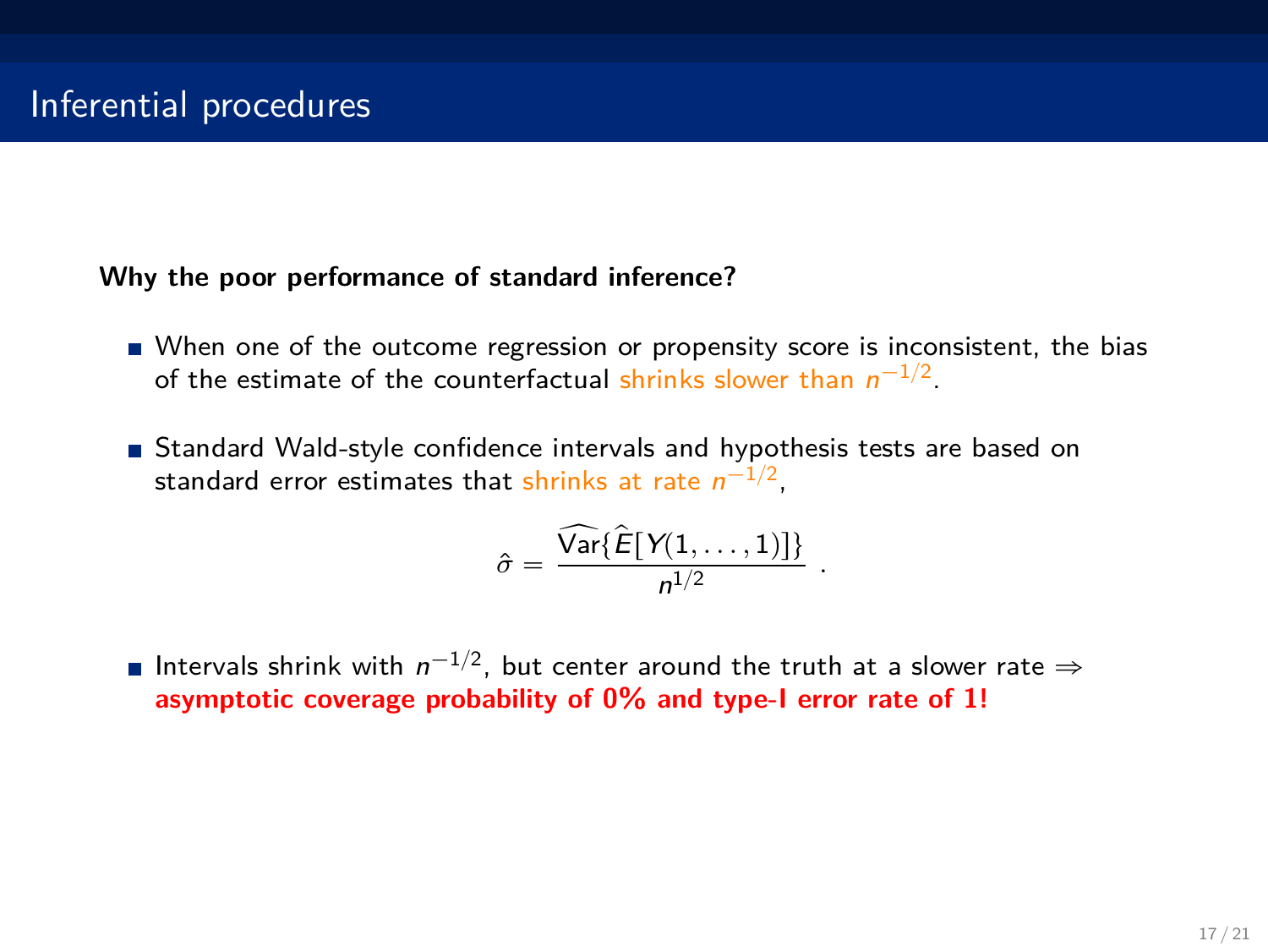To correct for this, we require a better understanding of how inconsistent estimation of a nuisance parameter generates bias in the estimate of the target parameter.

Requires characterization of the second-order remainder of the von Mises expansion of target parameter.

It is possible to use the **TMLE framework** to construct an estimator that

- $\blacksquare$  is efficient when both outcome regression and propensity scores are consistent;
- **2** is consistent when at least one is consistent;
- **3** when suitably normalized, tends to a mean-zero normal distribution with variance we can consistently estimate, when at least one is consistent.

It does not appear possible to adapt the AIPTW estimator for this purpose.

Details for a single timepoint intervention are provided in Benkeser, Carone, van der Laan & Gilbert (2017) and in the R package drtmle (available on CRAN).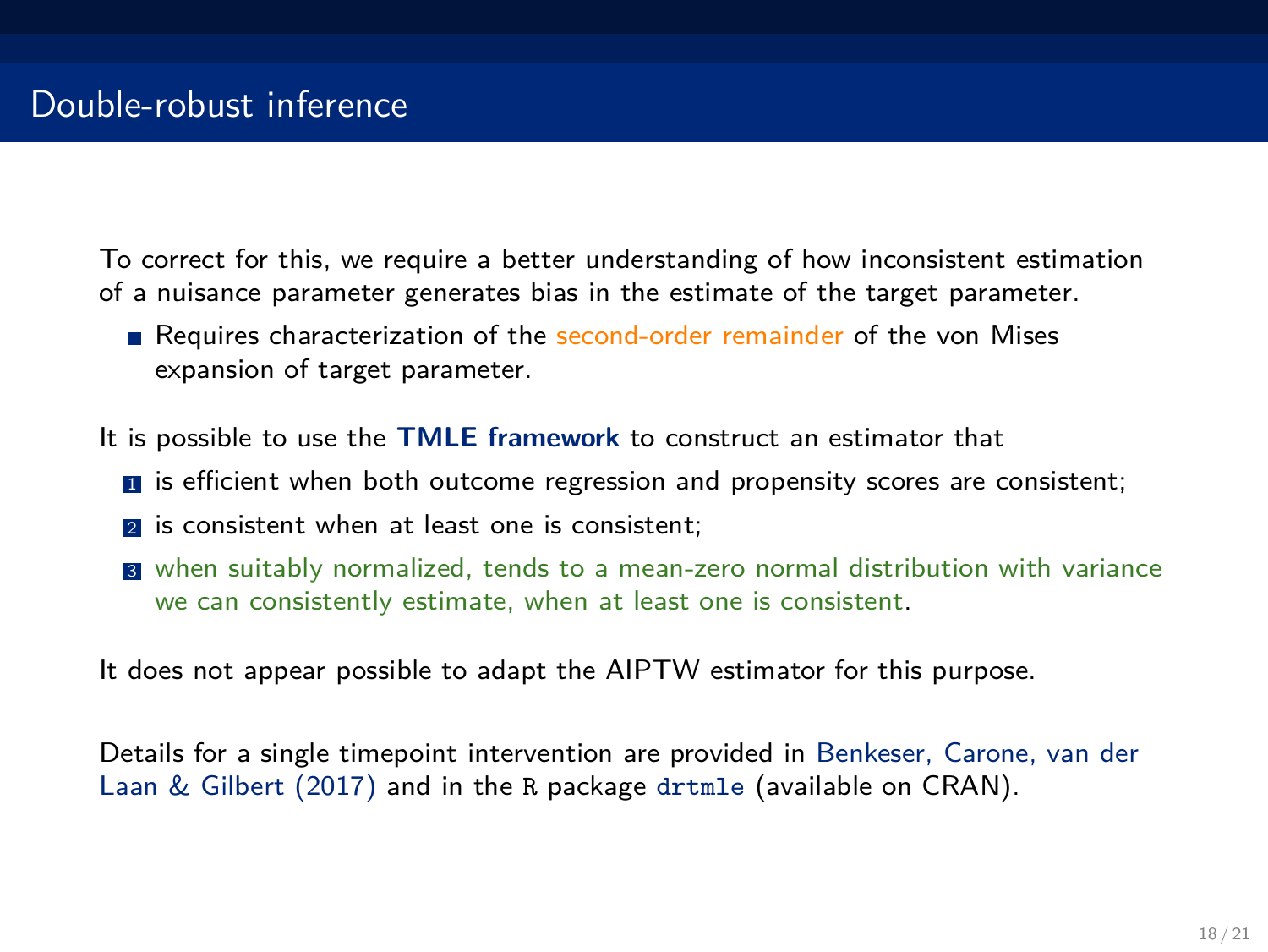#### **Properties of estimation procedures outlined**

|              |            | $Q + \bar{g}$ |           | $Q + \bar{g}$ |           | $+\bar{g}$ |           |
|--------------|------------|---------------|-----------|---------------|-----------|------------|-----------|
|              | difficulty | target        | <b>Ci</b> | target        | <b>Ci</b> | target     | <b>CI</b> |
| <b>IPTW</b>  |            |               |           |               |           |            |           |
| G-COMP       |            |               |           |               |           |            |           |
| <b>AIPTW</b> |            |               |           |               |           |            |           |
| <b>TMLE</b>  |            |               |           |               |           |            |           |

- $Q + g$ : outcome regressions estimated well but not propensity scores
- $\overline{Q}$  + *g* : propensity scores estimated well but not outcome regressions
- $\overline{Q} + g$ : outcome regressions and propensity scores estimated well
- **target** : does the estimator hit the right target?
	- **ci** : is valid inference possible and readily available, even when flexible learning regression strategies are used?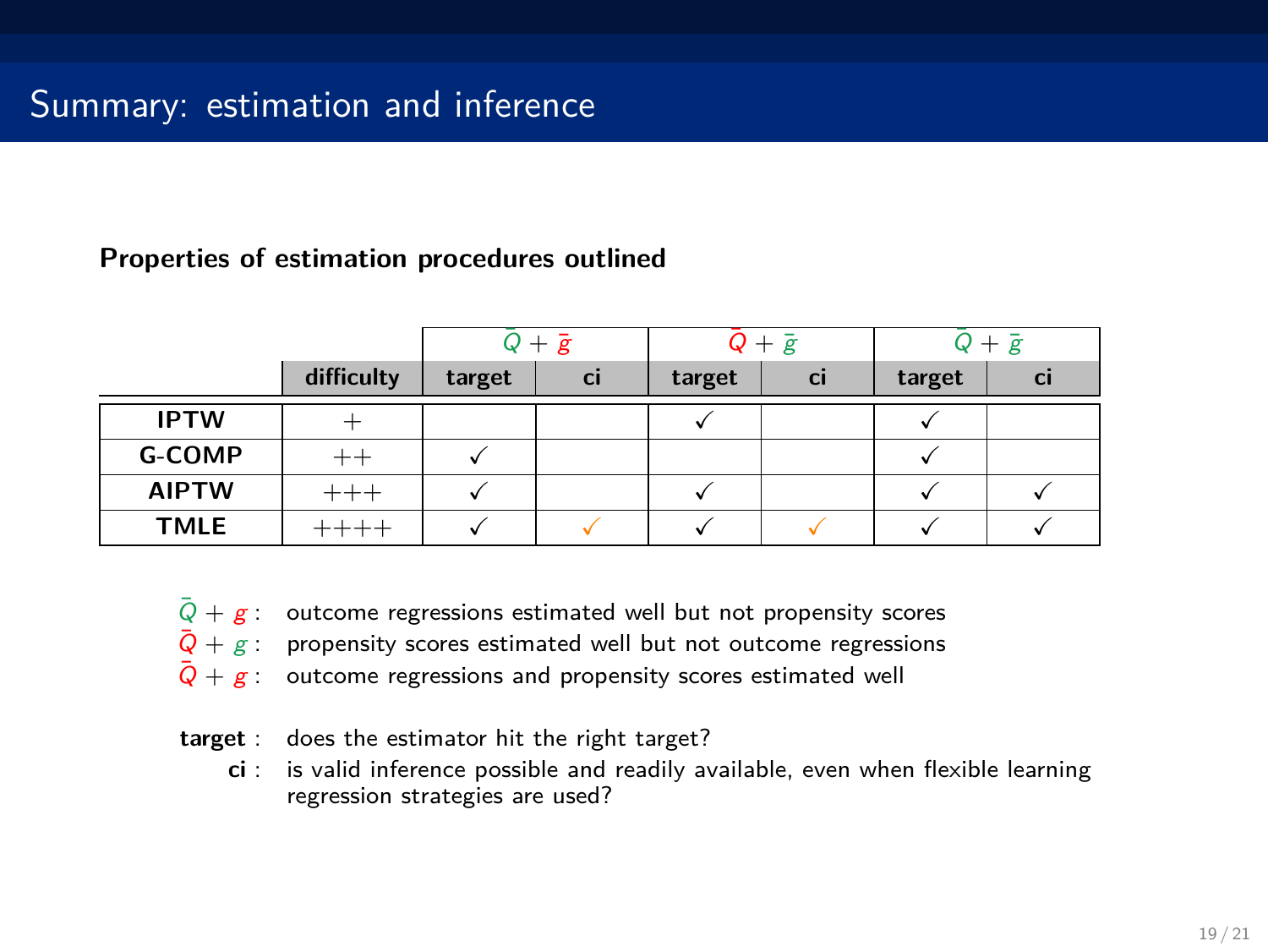- Methods for time-varying interventions are extremely versatile, and can be used to tackle loss to follow-up and missing data.
- Dynamic treatment rules may better reflect realistic interventions and prevent positivity violations.
- **Doubly-robust estimators should be preferred as they confer efficiency, additional** robustness and the ability to use flexible regression estimators.
- Naive inference with inconsistent regression estimates can be disastrous. Additional steps are needed to ensure valid inference.